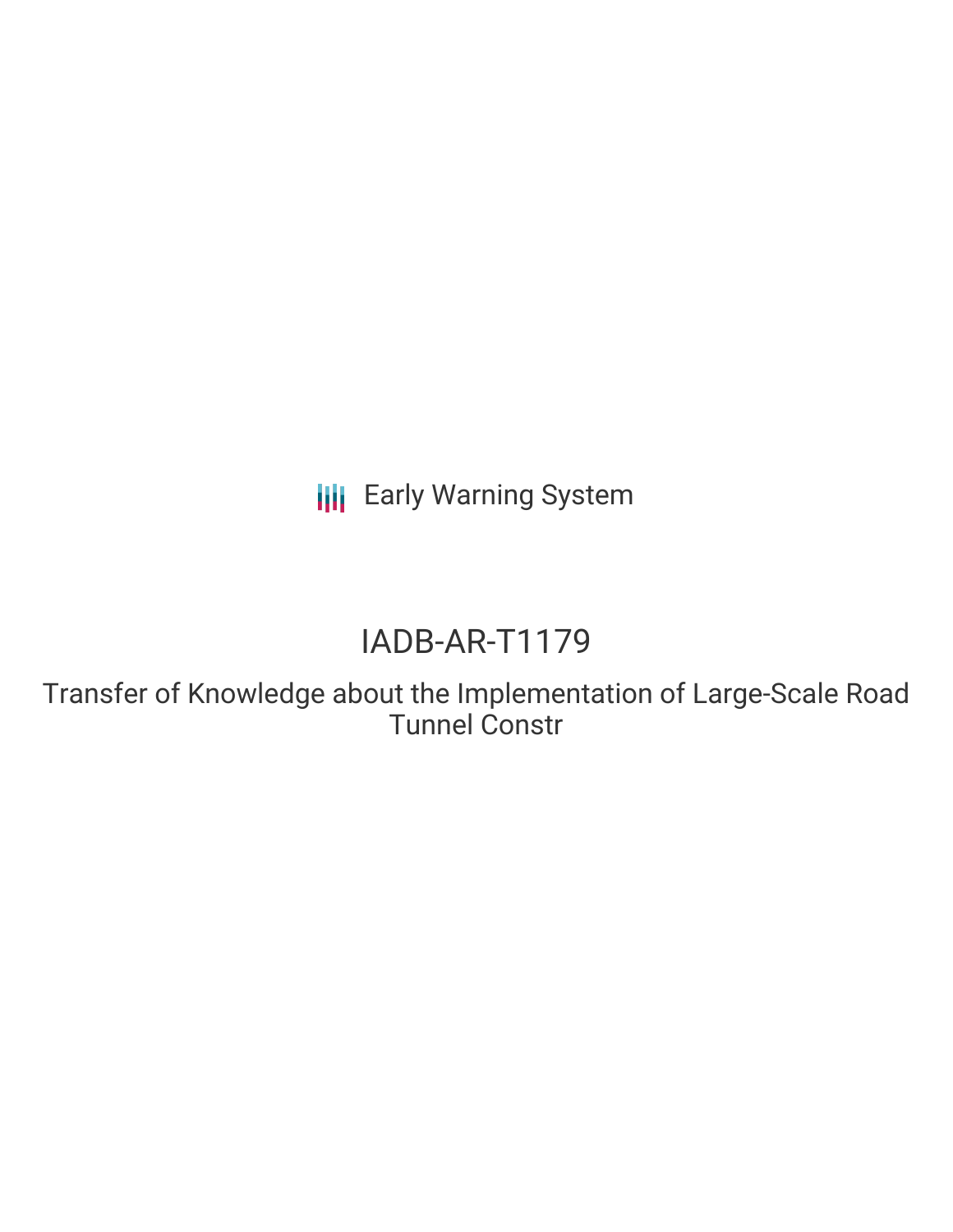



### **Quick Facts**

| Argentina                              |
|----------------------------------------|
| Inter-American Development Bank (IADB) |
| Completed                              |
| U                                      |
| Government of Argentina                |
| Transport                              |
| <b>Advisory Services</b>               |
| $$0.02$ million                        |
|                                        |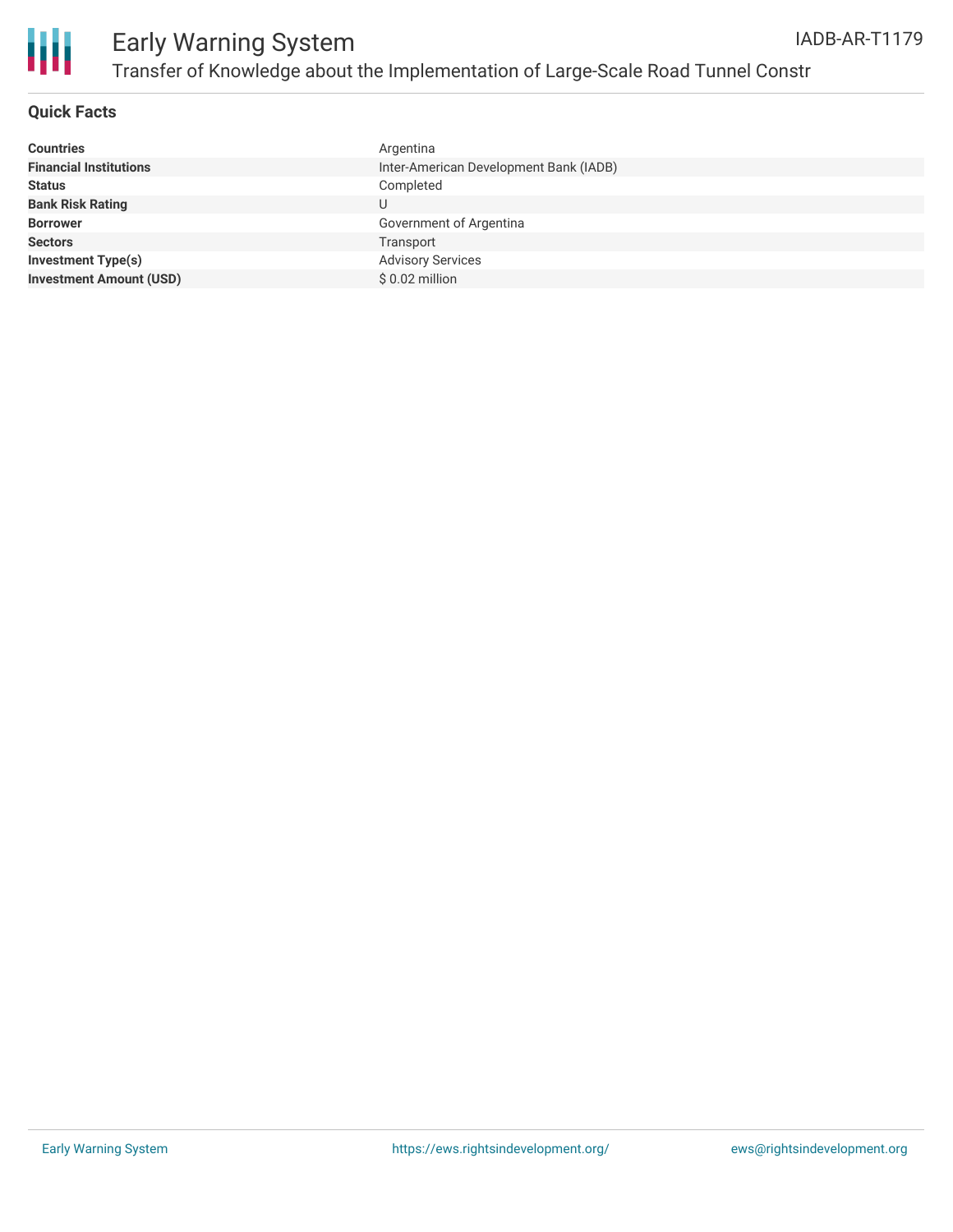

### **Project Description**

Provide the beneficiares of the entities in charge of the construction of road tunnels of Cristo Redentor and Paso de Agua Negra between Argentina and Chile, to know similar projects that are being developed in Colombia at the moment, in Medellín, in the highway of Bogota To Villavicencio and the tunnel of the Linea. So that this allows to extend the capacities of the beneficiares ones for the development of its projects and to compile experiences of other countries.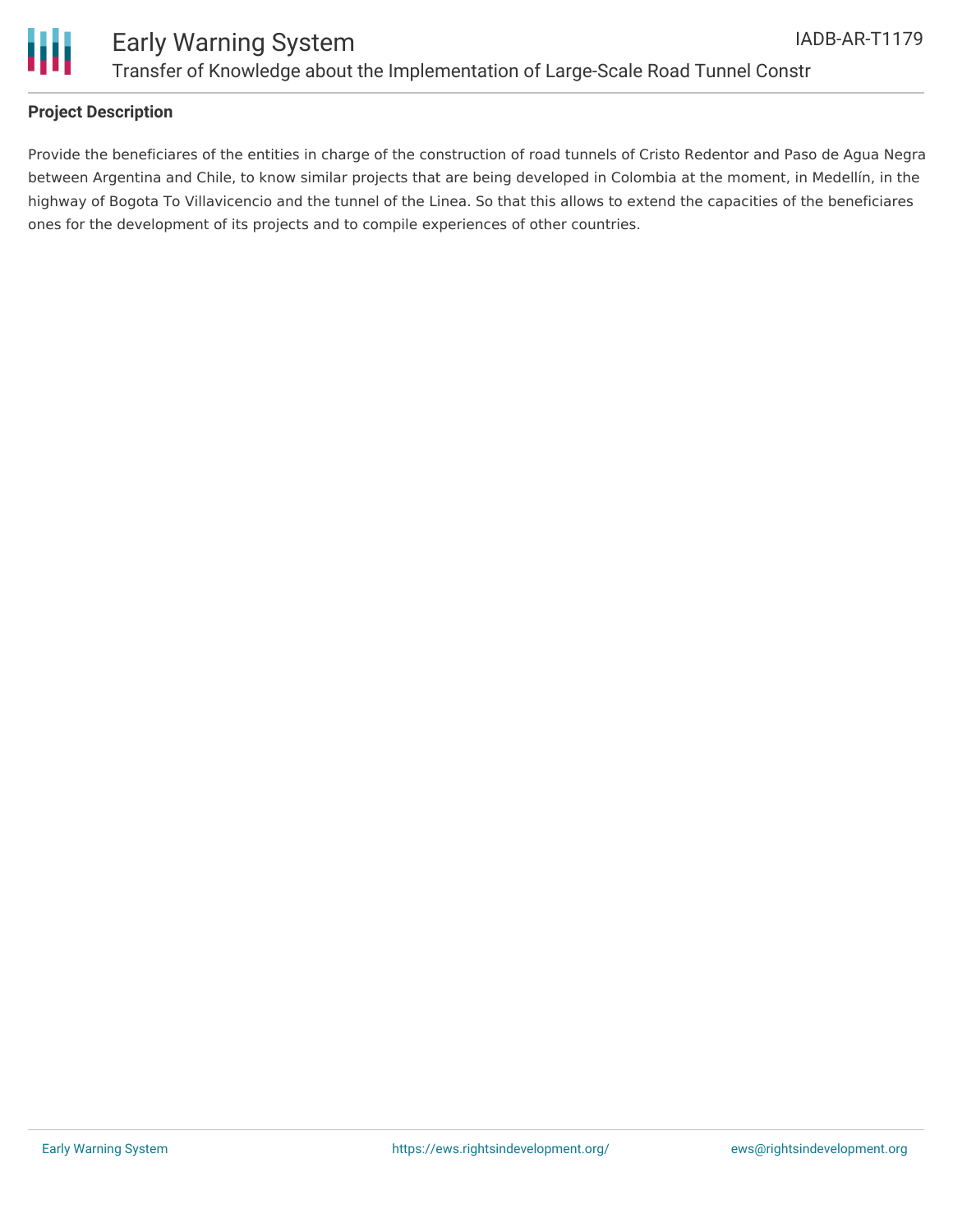

## Early Warning System Transfer of Knowledge about the Implementation of Large-Scale Road Tunnel Constr

### **Investment Description**

• Inter-American Development Bank (IADB)